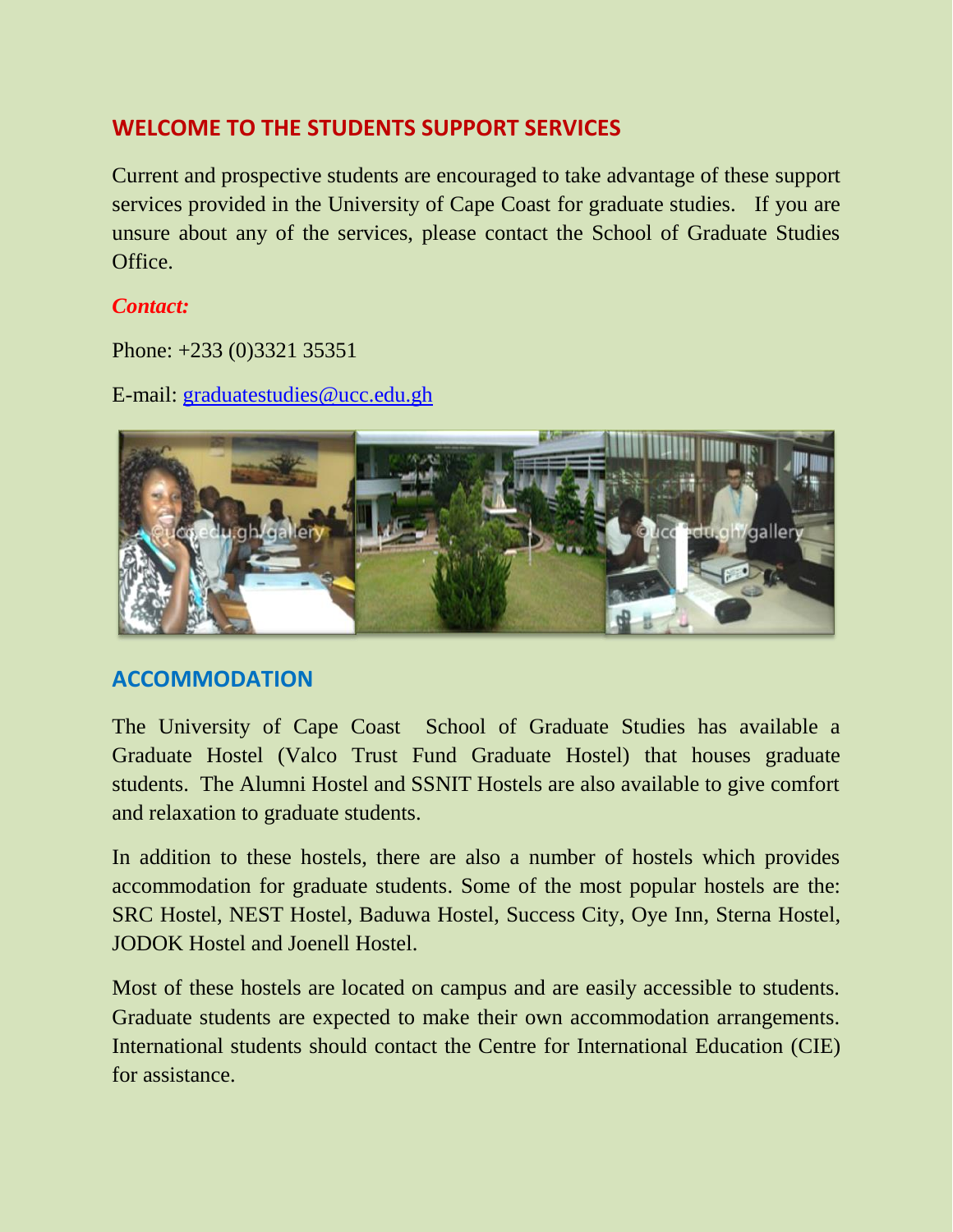

### *Graduate Hostel*

### *Contact:*

# Tel: +233 (0) 3321 37167; (0) 3321 37171



# *Alumni Hostel*

### *Contact:*

Tel: +233 (0) 289017081; Fax: 03321 (0) 321 39

E-mail: uccahostel@gmail.com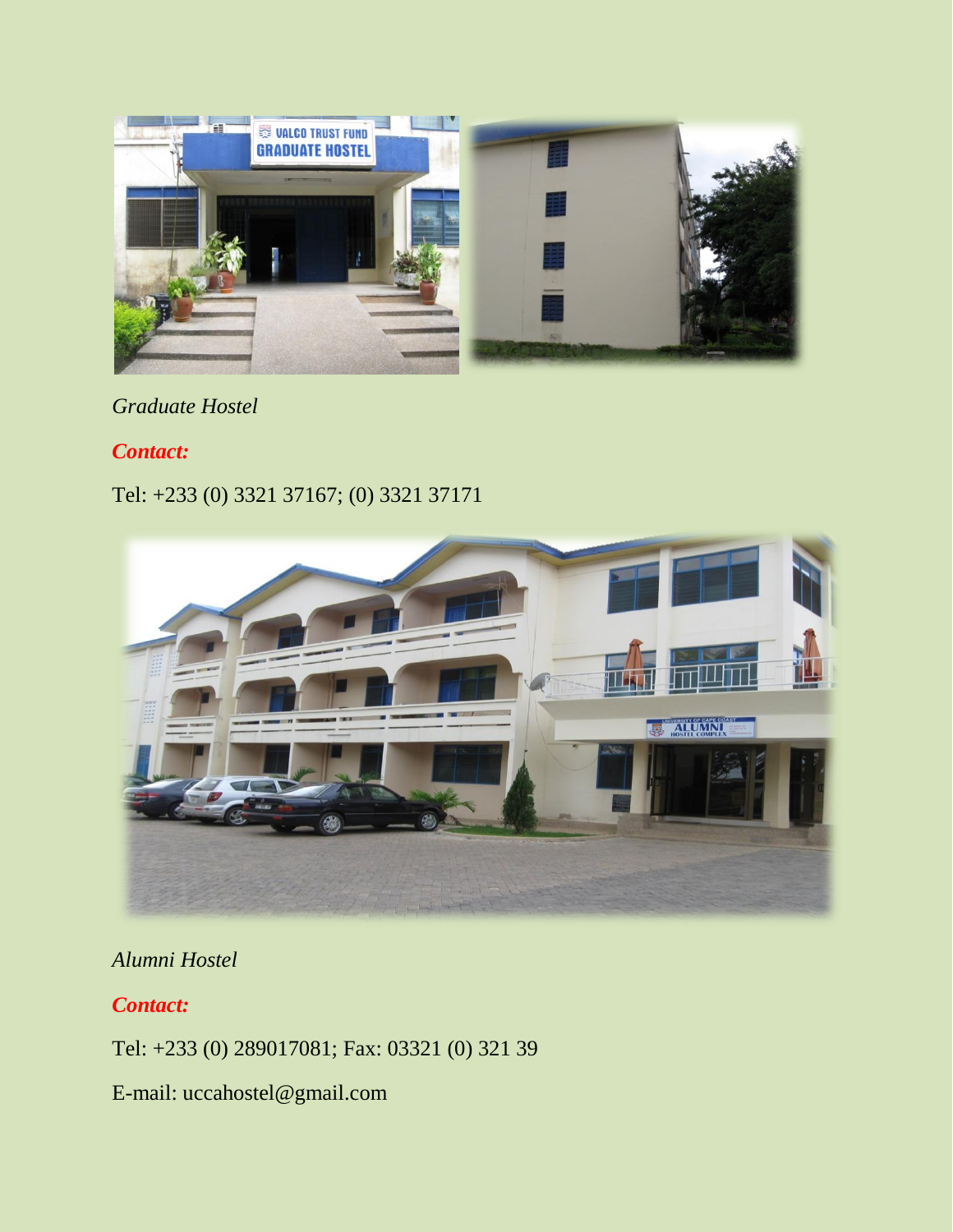#### **LIBRARY**

Graduate students have access to a wide range of library services from the University Library System, comprising the Main Library, the Faculty Libraries, the Departmental Libraries and Hall Libraries. These libraries provide access to information required to support teaching, learning and research activities in the University. Thus, all students and staff of the University are entitled to use the library for reference and borrowing purposes. The Main University Library has wide range of library resources to support graduate studies. The Library's web pages [\(http://ucc.edu.gh/library\)](http://ucc.edu.gh/library/) provide comprehensive information about the resources, services and links to freely available Internet resources. There are also links to electronic resources that the library subscribes to for the benefit of graduate students.



The Main University Library

#### *Contact:*

Phone: +233 [033 21] 30952/3

E-mail: library@ucc.edu.gh

#### **HEALTHCARE**

The University of Cape Coast has a Directorate of University Health Services, made up of a Hospital and an Environmental Health Section that delivers good and quality medical services to students. The University Hospital has qualified,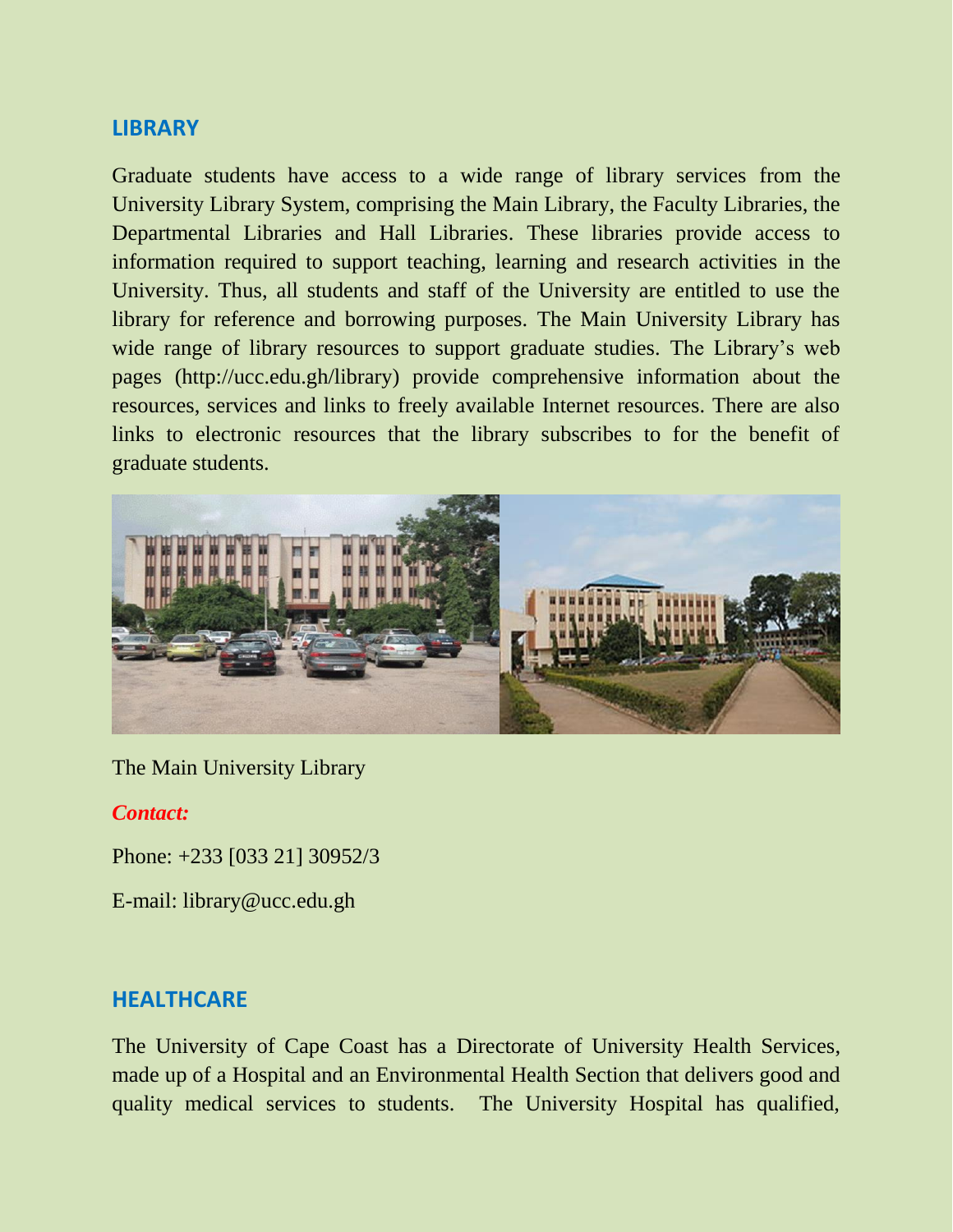dedicated and highly motivated workforce for appropriate health care delivery. It is client focused and has a friendly environment appropriate for quality healthcare delivery for students. The University Health Services also ensures a clean and serene University environment to promote academic work and research. The Health Services provides a wide range of healthcare services to the University community. These include Dental, Ear, Nose and Throat [ENT]; Surgical; Maternity (Antenatal Care, Perinatal and Postnatal Care); Pharmaceutical; Laboratory; HIV/AIDS Counseling; Diagnostic Services (X-ray, ECG, Ultra Sound Scan) and Students' Clinic services.



#### *Contact:*

Telephone: +233 (0)3321 32447

### **CENTRE FOR INTERNATIONAL EDUCATION**

The Centre for International Education (CIE), University of Cape Coast was established in 1994 under a USAID sponsored five-year programme to promote, support and coordinate all facets of international education activities in the Universityof Cape Coast. These activities include international students and staff exchanges, research collaborations and publications, and information sharing, all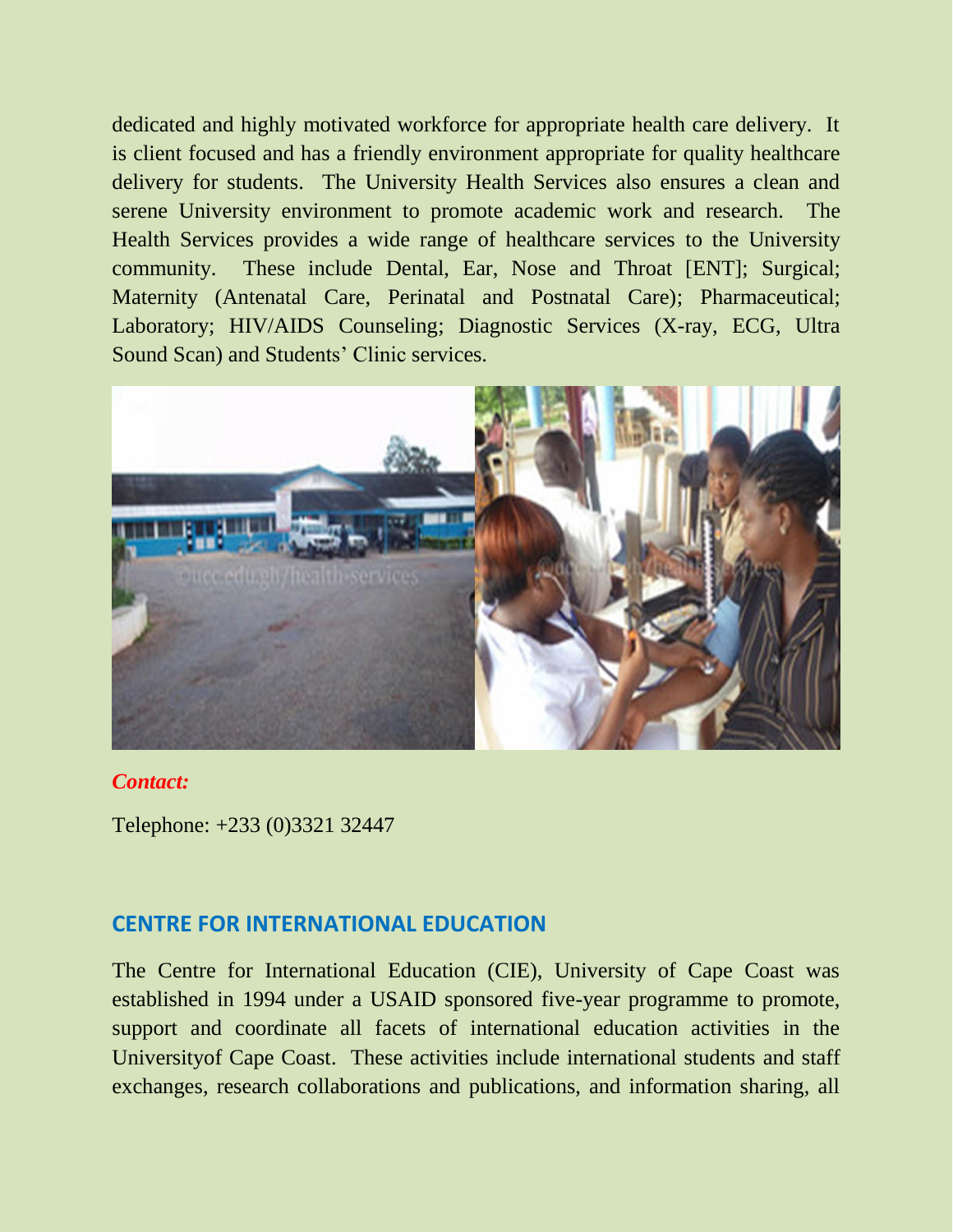aimed at enhancing the international images of the University. Over the years, the Centre has fostered links with institutions of higher learning from the USA, China, UK, Sweden, Germany, Liberia, Nigeria and Senegal, among others.

The Centre offers specialized support services for international studentson issues including but not exclusive to, orientation, admission, enrolment, accommodation, pastoral care, pre-departure briefings and post-return debriefings. It arranges accommodation for international students, organizes orientation programmes for in-coming and out-going students, and provides counselling services to all international students through the Counselling Centre. It also assists with immigration issues and students exchange programmes.

The CIE runs short courses for prospective groups and corporate bodies from both home and abroad, the programme is run on request and spans between one to four weeks.

International students are encouraged to make use of the services of the Centre.



# *Contact:*

Tel: +233 (0)3321 33304; Fax: +233 (0) 332133303

Email: [cie@ucc.edu.gh](mailto:cie@ucc.edu.gh)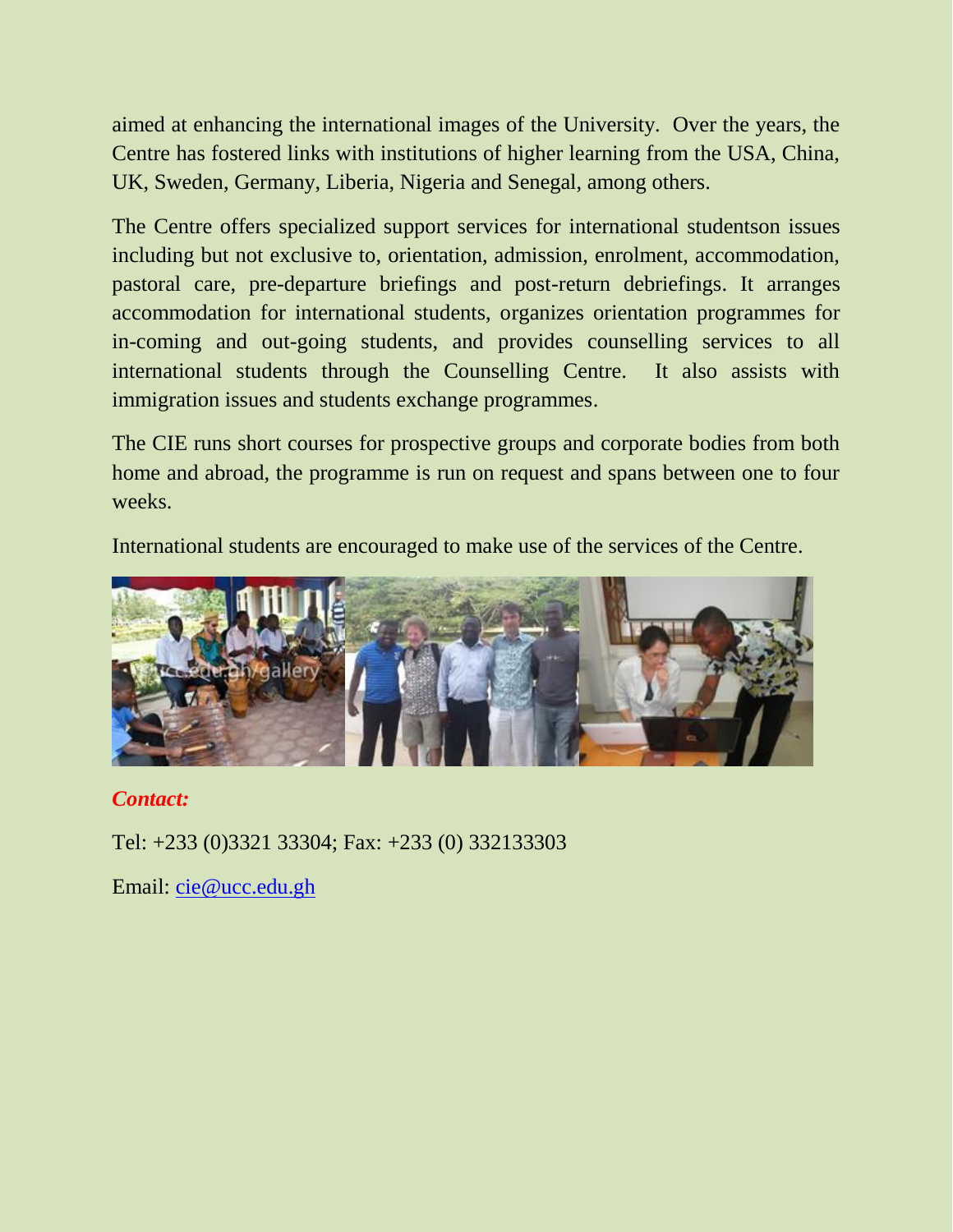### **COUNSELLING SERVICES**

The University of Cape Coast has a Counselling Centre that renders free quality counselling services useful to graduate students. The services cover areas such as:

- Academic/Career Counselling
- Personal-Social Couselling
- Marriage and Family Counselling
- Group Counselling

The Centre offer crisis counseling on demand, organizes relevant guidance/counselling-oriented seminars, workshops, conferences and dissemination of educational, vocational and personal social information to students.

Besides the counseling and guidance services, there are many recreational and sporting facilities to meet other needs of the University community. Graduate students are encouraged by the School to make use of these services and facilities.



*Contact:*

Tel: +233 (0) 34614

# **SCHOLARSHIPS/FINANCIAL AID**

University education is at the heart of every nation as it unearths the nation's critical human resource potentials necessary for economic and social development. As knowledge increasingly becomes the centre of economic and social